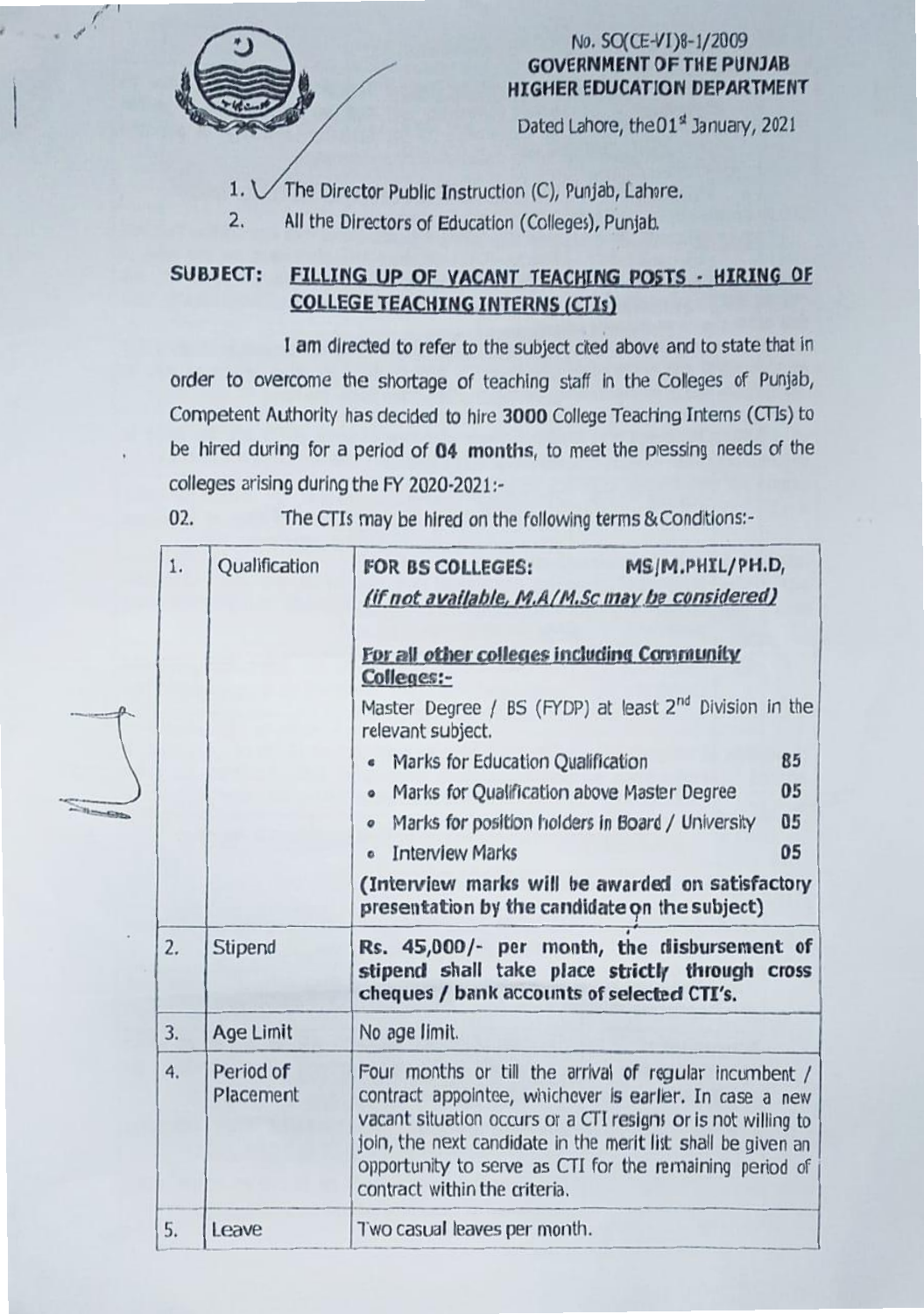| 6.  | TA/DA                                             | No TA/DA is admissible.                                                                                                                                                                                                                                                                                                                                                                                                                                  |  |
|-----|---------------------------------------------------|----------------------------------------------------------------------------------------------------------------------------------------------------------------------------------------------------------------------------------------------------------------------------------------------------------------------------------------------------------------------------------------------------------------------------------------------------------|--|
| 7.  | Term<br>of <sub>l</sub><br>Contract               | Placement of College Teaching Interns (CTI) shall be<br>purely temporary and stop gap arrangement, which can<br>be terminated by the Selection Committee at any time<br>due to unsatisfactory performance.                                                                                                                                                                                                                                               |  |
| 8.  | Transfer                                          | The placement shall be subject and college specific.                                                                                                                                                                                                                                                                                                                                                                                                     |  |
| 9.  | Placement<br>through fake /<br>bogus<br>documents | If at any stage, it is discovered that any College Teaching<br>Interns (CTI) obtained this placement on the basis of<br>forged / bogus document or through deceit by any<br>means, the placement shall be considered void ab initio<br>and the CTI shall be liable to refund all amounts received<br>from the Government as a consequence of his / her<br>placement in addition to such other action as may be<br>taken against him / her under the law. |  |
| 10. | Recovery of<br>loss                               | The College Teaching Interns (CTI) will be liable to<br>recovery of any pecuniary loss caused to the employer.                                                                                                                                                                                                                                                                                                                                           |  |
| 11. | Joining Period                                    | The College Teaching Interns (CTI) will have to join duties<br>within 7 days after the issuance of offer of placement<br>otherwise the offer shall stand withdrawn.                                                                                                                                                                                                                                                                                      |  |
| 12. | No right of<br>regular<br>placement               | The placement shall not confer any right of regular<br>placement nor shall such placement be regularized under<br>any circumstances.                                                                                                                                                                                                                                                                                                                     |  |
| 13. | Experience<br>Certificate                         | An Experience Certificate to the CTIs after successful<br>completion of his / her tenure will be issued provided he /<br>she meets the other criteria.                                                                                                                                                                                                                                                                                                   |  |
| 14. | Formation of<br>Union or<br>Association           | CTIs shall have no right to form Union or Association. If<br>anybody found indulging in such activities, his / her<br>placement shall automatically stand cancelled.                                                                                                                                                                                                                                                                                     |  |



03. The procedure to be followed by the Department is as under:

# **SELECTION PROCEDURE**

| <b>Need Assessment</b>                         | The need assessment has been done by the Divisional<br>Directors &DPI (C) Punjab, Lahore.'                            |  |  |
|------------------------------------------------|-----------------------------------------------------------------------------------------------------------------------|--|--|
| <b>Advertisement by</b><br>the Department      |                                                                                                                       |  |  |
| Procedure of<br>submission the<br>applications | (i)<br>List of vacant positions will be placed at notice<br>boards of each college (male/female)<br>on<br>13.01.2021. |  |  |
|                                                | (ii)<br>Applications will be submitted from interesting<br>candidates on 14.01.2021 to 15.01.2021.                    |  |  |
|                                                | (iii)<br>Tentative merit list will be placed at at the notice<br>board of concerned college on 17.01.2021.            |  |  |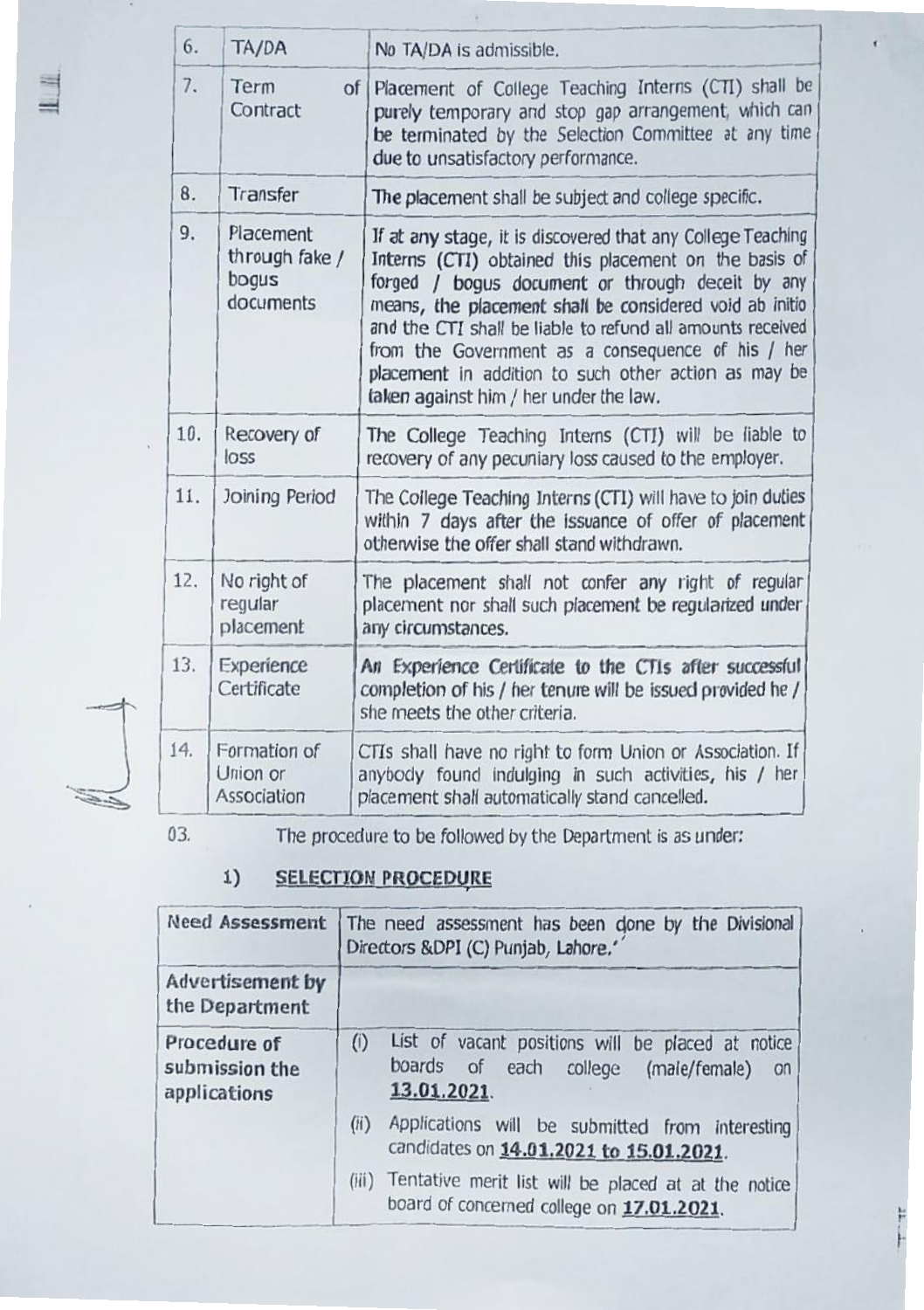|                                                           | (iv) Complaints regarding merit list will be submitted to<br>concerned Deputy Director (Colleges)<br>w.e.f<br>18.01.2021 to 19.01.2021.                                                                                                                                                                                                                                                                                                                                                                                                                                                                                                                                                                                                                                                                                                                                       |  |  |
|-----------------------------------------------------------|-------------------------------------------------------------------------------------------------------------------------------------------------------------------------------------------------------------------------------------------------------------------------------------------------------------------------------------------------------------------------------------------------------------------------------------------------------------------------------------------------------------------------------------------------------------------------------------------------------------------------------------------------------------------------------------------------------------------------------------------------------------------------------------------------------------------------------------------------------------------------------|--|--|
|                                                           | Final merit list shall be placed at the notice board of<br>(v)<br>concerned college on 20.01.2021.                                                                                                                                                                                                                                                                                                                                                                                                                                                                                                                                                                                                                                                                                                                                                                            |  |  |
| Date of Interview                                         | (i)<br>21.01.2021 to 23.01.2021                                                                                                                                                                                                                                                                                                                                                                                                                                                                                                                                                                                                                                                                                                                                                                                                                                               |  |  |
|                                                           | (i)<br>List of successful candidates will be placed at the<br>notice board of concerned college on 25.01.2021.                                                                                                                                                                                                                                                                                                                                                                                                                                                                                                                                                                                                                                                                                                                                                                |  |  |
| Grievance<br>Redressal<br>Mechanism for<br>the Candidates | A Grievance Redressal Committee will be notified in each<br>division by the DPI (Colleges) comprising of the senior-<br>most faculty members of the Division as Its convener and<br>Director Colleges as co-convener. The Committee will also<br>include two senior faculty members in the Division as its<br>members. The committee will assemble in the office of the<br>Deputy Director of Education (Colleges) and entertain the<br>objections of the candidates of CTI on 26.01.2021 to<br>27.01.201. The formation and schedule of the committee<br>will be disseminated on the HED website and the notice-<br>board of each College where the recruitment of CTI is<br>required.<br>The Director Public Instruction (C), Punjab, Lahore,<br>will be the final authority for addressing the<br>complaints submitted by the candidates from<br>28.01.2021 to 29.01.2021. |  |  |
| Display of final<br>merit list                            | $01 - 02 - 2021$                                                                                                                                                                                                                                                                                                                                                                                                                                                                                                                                                                                                                                                                                                                                                                                                                                                              |  |  |
| Issuance of offer<br>orders                               | $02 - 02 - 2021$<br>Keeping in view the Pandemic COVID-19 situation,<br>the date of joining may be communicated to the<br>selectees later.                                                                                                                                                                                                                                                                                                                                                                                                                                                                                                                                                                                                                                                                                                                                    |  |  |

### 2) PROCEDURE OF CALCULATION OF VACANCIES

The vacancies for CTIs for each College in the Punjab have already

been calculated by the Divisional Directors and the DPI(C) punjab, Lahore. •

## 3) Selection Committee

The Selection Committee will consist of the following:

- a) Principal of the College concerned In Chair b) Teacher of respective subject from College nominated by the Principal Member
- c) Vice Principal / Senior most teacher of the College. Secretary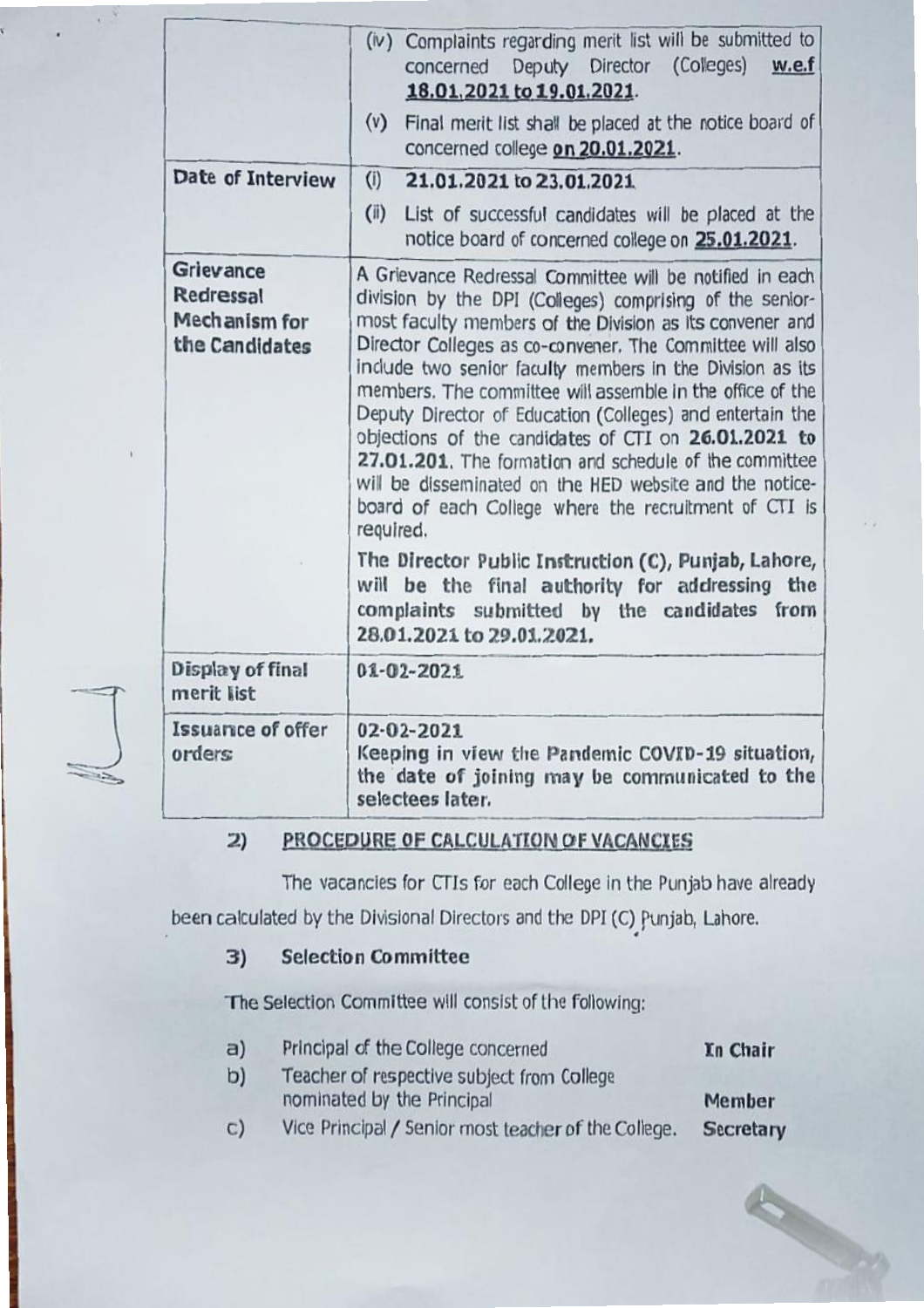In case of Colleges where posts of Principal, vice Principal, etc. are vacant the Director (Colleges) concerned will nominate three members comraittee to hold interview.

|                | Sr.<br>No. | <b>Educational</b><br>Qualification<br><b>Max Marks</b>                                    |                                                                    | Level-1<br>90% or<br>above<br>for<br>semester<br>system<br>80% or<br>above<br>for<br>Annual<br>System | Level-2<br>80% or<br>above<br>for<br>semester<br>system<br>70% or<br>above<br>for<br>Annual<br><b>System</b> | Level-3<br>70% or<br>above<br>for<br>semester<br>system<br>60% or<br>above<br>for<br>Annual<br><b>System</b> | Level-4<br>60% or<br>above<br>for<br>semester<br>system<br>50% or<br>above<br>for<br>Annual<br><b>System</b> | Level-5<br>50% or<br>above<br>for<br>semester<br>system<br>40% or<br>above<br>For<br>Annual<br><b>System</b> |
|----------------|------------|--------------------------------------------------------------------------------------------|--------------------------------------------------------------------|-------------------------------------------------------------------------------------------------------|--------------------------------------------------------------------------------------------------------------|--------------------------------------------------------------------------------------------------------------|--------------------------------------------------------------------------------------------------------------|--------------------------------------------------------------------------------------------------------------|
| 1              | Λ          | Masters                                                                                    | 40                                                                 | 40                                                                                                    | 36                                                                                                           | 32                                                                                                           | 28                                                                                                           | 24                                                                                                           |
|                |            | <b>Bachelor</b>                                                                            | 15                                                                 | 15                                                                                                    | 13.5                                                                                                         | 12                                                                                                           | 10.5                                                                                                         | 9                                                                                                            |
|                |            |                                                                                            |                                                                    |                                                                                                       | OR                                                                                                           |                                                                                                              |                                                                                                              |                                                                                                              |
| $\overline{2}$ | B          | <b>BS</b>                                                                                  | 55                                                                 | 55                                                                                                    | 49.5                                                                                                         | 44                                                                                                           | 38.5                                                                                                         | 33                                                                                                           |
|                | 3          | Intermediate                                                                               | 15                                                                 | 15                                                                                                    | 13.5                                                                                                         | 12                                                                                                           | 10.5                                                                                                         | 9                                                                                                            |
|                | 4          | Matric                                                                                     | 15                                                                 | 15                                                                                                    | 13.5                                                                                                         | 12                                                                                                           | 10.5                                                                                                         | 9                                                                                                            |
| 5              |            | Higher<br>Educational<br>Qualification<br>in the<br>relevant<br>subject                    | <b>NOT FOR BS COLLEGES</b><br>Ph. D 5 marks<br>MS/ M. Phil 3 Marks |                                                                                                       |                                                                                                              |                                                                                                              |                                                                                                              |                                                                                                              |
| 6.             |            | Marks for<br>position<br>Holder in the<br><b>University</b><br>concerned or<br><b>BISE</b> | ,<br>1st Position 5<br>2nd Position 3<br>3rd Position 2            |                                                                                                       |                                                                                                              |                                                                                                              |                                                                                                              |                                                                                                              |

### 4-A) Qualification Marks Criteria (General & Community Colleges):

# 4-B) Qualification Marks Criteria (BS-Colleges)

| Sr.<br>No. | <b>Educational</b><br>Qualification | Level-1<br>90% or<br>above<br>for<br>semester<br>system | Level-2<br>80% or<br>above<br>for<br>semester<br>system | Level-3<br>70% or<br>above<br>for<br>semester<br>system | Level-4<br>60% or<br>above<br>for<br>semester<br>system | Level-5<br>50% or<br>above<br>for<br>semester<br>system |
|------------|-------------------------------------|---------------------------------------------------------|---------------------------------------------------------|---------------------------------------------------------|---------------------------------------------------------|---------------------------------------------------------|
|            | <b>Max Marks</b>                    | 80% or<br>above                                         | 70% or<br>above                                         | 60% or<br>above                                         | 50% or<br>above                                         | 40% or<br>above                                         |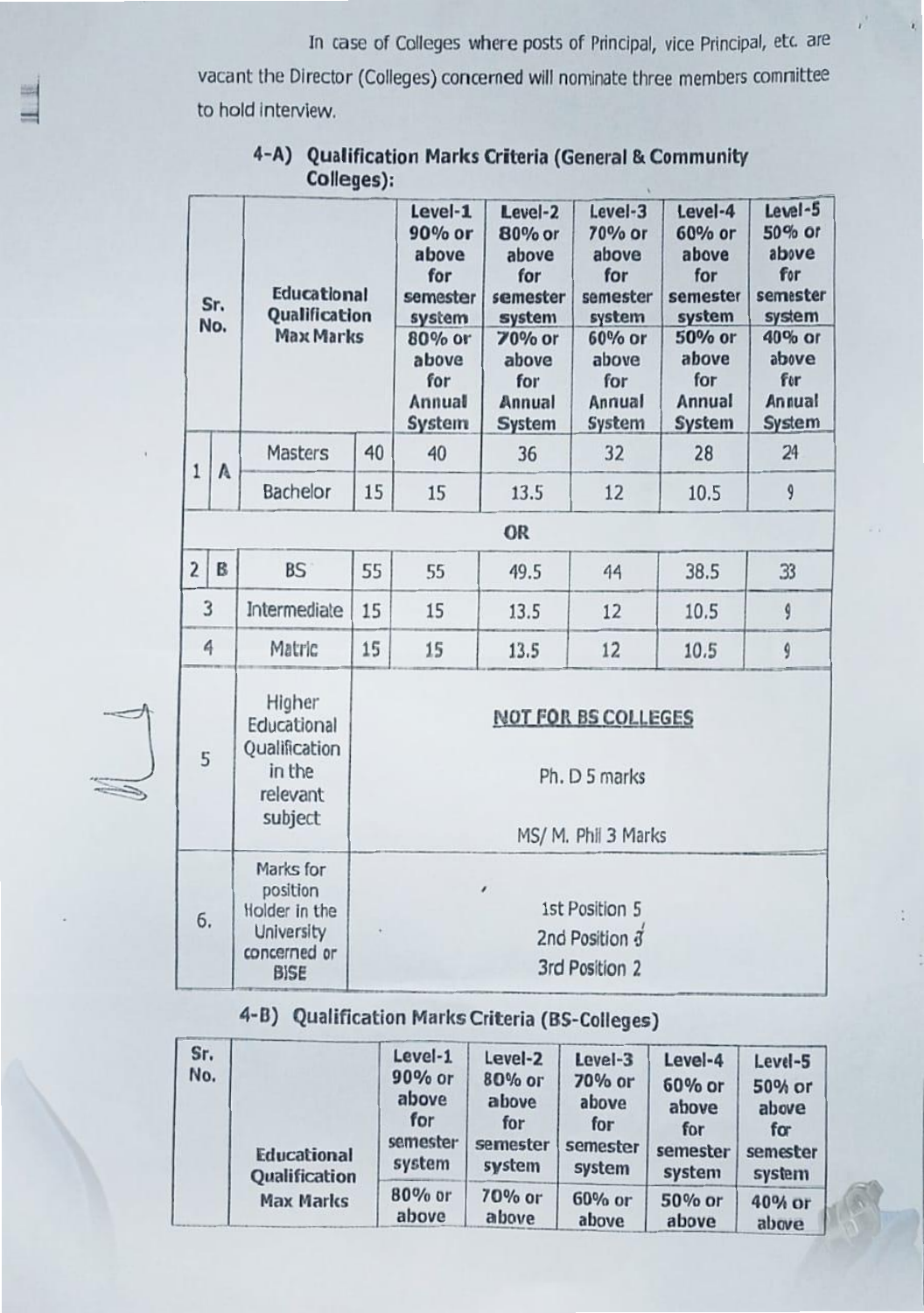|                |                |                                |    | for<br>Annual<br><b>System</b> | for<br>Annual<br><b>System</b> | for<br>Annual<br><b>System</b> | for<br>Annual<br>System | for<br>Annual<br><b>System</b> |
|----------------|----------------|--------------------------------|----|--------------------------------|--------------------------------|--------------------------------|-------------------------|--------------------------------|
|                |                | <b>Masters</b>                 | 13 | 13                             | 11                             | 09                             | 07                      | 05                             |
| $\mathbf{1}$   | A              | <b>Bachelor</b>                | 12 | 12                             | 11                             | 09                             | 07                      | 05                             |
|                |                |                                |    |                                | OR                             |                                |                         |                                |
| $\overline{2}$ |                | Ph.D                           | 25 | 25                             | 22                             | 20                             | 18                      | 15                             |
| 3              |                | MS/M.Phil                      | 20 | 20                             | 15                             | 12                             | 10                      | 08                             |
| $\overline{4}$ | B              | <b>BS</b>                      | 25 | 25                             | 21                             | 18                             | 15                      | 12                             |
|                | 5              | Intermediate                   | 10 | 10                             | 08                             | 07                             | 05                      | 04                             |
|                | 6              | Matric                         | 10 | 10                             | 08                             | 07                             | 05                      | 04                             |
|                | $\overline{7}$ | Marks of<br>Position<br>Holder | 05 | 05                             | 05                             | 05                             | 05                      | 05                             |
| 8              |                | Interview<br>Marks             | 05 | 05                             | 05                             | 05                             | 05                      | 05                             |

Selection proforma annexed.

### 5) SUBJECT INDUCTION

In case of occurrence of vacancy or a CTI resigns, then the next candidate in the awaiting list may be given the opportunity to join for the remaining period of the contract within the criteria.

### 6) PAYMENT OF STIPEND

Director (Colleges) concerned will provide the demand of expenditure for payment to CTI's in the College within 10 days of the completion of the Recruitment Process. Budget Wing shall ensure that payment of College Teaching Interns (CTI's).

04. Following actions are reiterated for the sake of transparency of recruitment process and the Principals of the College concerned are requested to comply within letter and spirit;

- a) Enrolment of Students in 2nd Shift classes will not be considered for need assessment of CTI's. The Principal found guilty of concealing the fact in this regard, shall be proceeded under PEEDA Act-2006.
- b) Marks of the interview will not be used as a disqualification criteria.
- c) No demand for payment to CTT's will be entertained without the endorsement of the Director (Colleges), concemed.

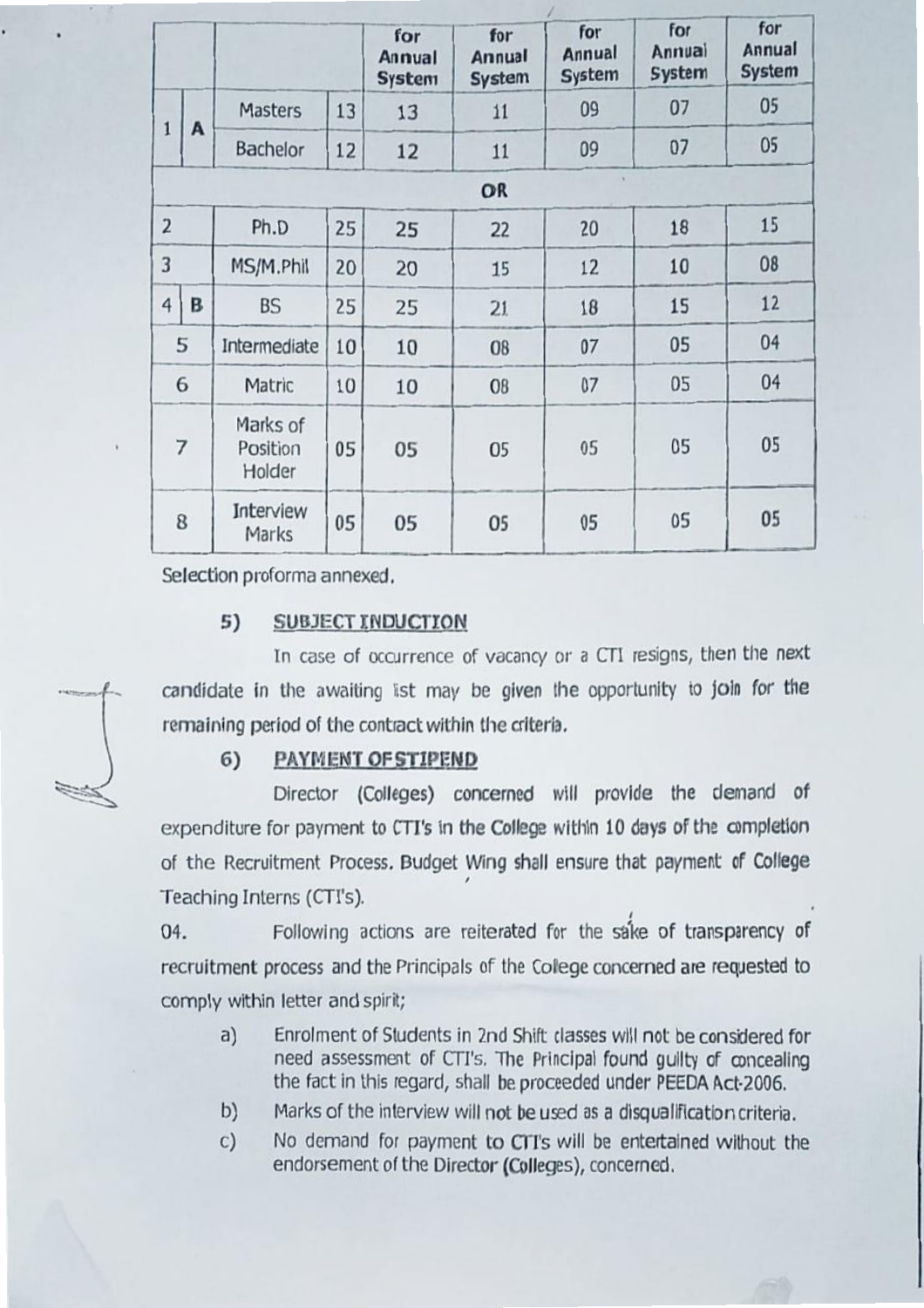- d) Marks for the Position Holders will be granted upon production of a certificate by the candidate issued from the respective Board / University Controller.
- Quantification of academic qualification will be made on the basis of detailed marks certificates (OMC's) of the candidate. In case of CGPA, following method will be adopted for conversion of CGPA into percentage of marks. e)

Note: where DMC (% age and CGPA both are present, % age shall be counted). In case of any confusion with regard to CGPA, the HEC formula shall be applied for conversion of CGPA into % age.

f) For all the Universities the HEC formula will be used for conversion of CGPA Into percentage of marks as given below:

| <b>GPA</b>    | % Marks    |  |
|---------------|------------|--|
| $3.63 - 4.00$ | $90 - 100$ |  |
| $3.25 - 3.62$ | 80-89      |  |
| 2.88-3.24     | $70 - 79$  |  |
| $2.50 - 2.87$ | $60 - 69$  |  |
| 1.80-2.49     | 50-59      |  |
| $1.00 - 1.79$ | $40 - 49$  |  |
| $0.00 - 0.99$ | Below 40   |  |

### HEC FORMULA FOR CONVERSION OF GPA IN TO PERCENTAGE OF MARKS ON THE SCALE OF 4.00

HEC FORMULA FOR CONVERSION OF GPA IN TO PERCENTAGE OF MARKS ON THE SCALE OF 5.00

| <b>GPA</b>    | % Marks    |
|---------------|------------|
| $4.63 - 5.00$ | $90 - 100$ |
| $4.25 - 4.62$ | 80-89      |
| 3.88-4.24     | $70 - 79$  |
| 3.50-3.87     | $60 - 69$  |
| $2.80 - 3.49$ | $50 - 59$  |
| $2.00 - 2.79$ | $40 - 49$  |
| $1.00 - 1.99$ | Below 40   |

Reference:

http://www.hec.gov.pk/english/scholarshipsgrants/IPHDFP500OF/Sh ared%20Documents/Batch%20IV/Conversion%20Formula.pdf